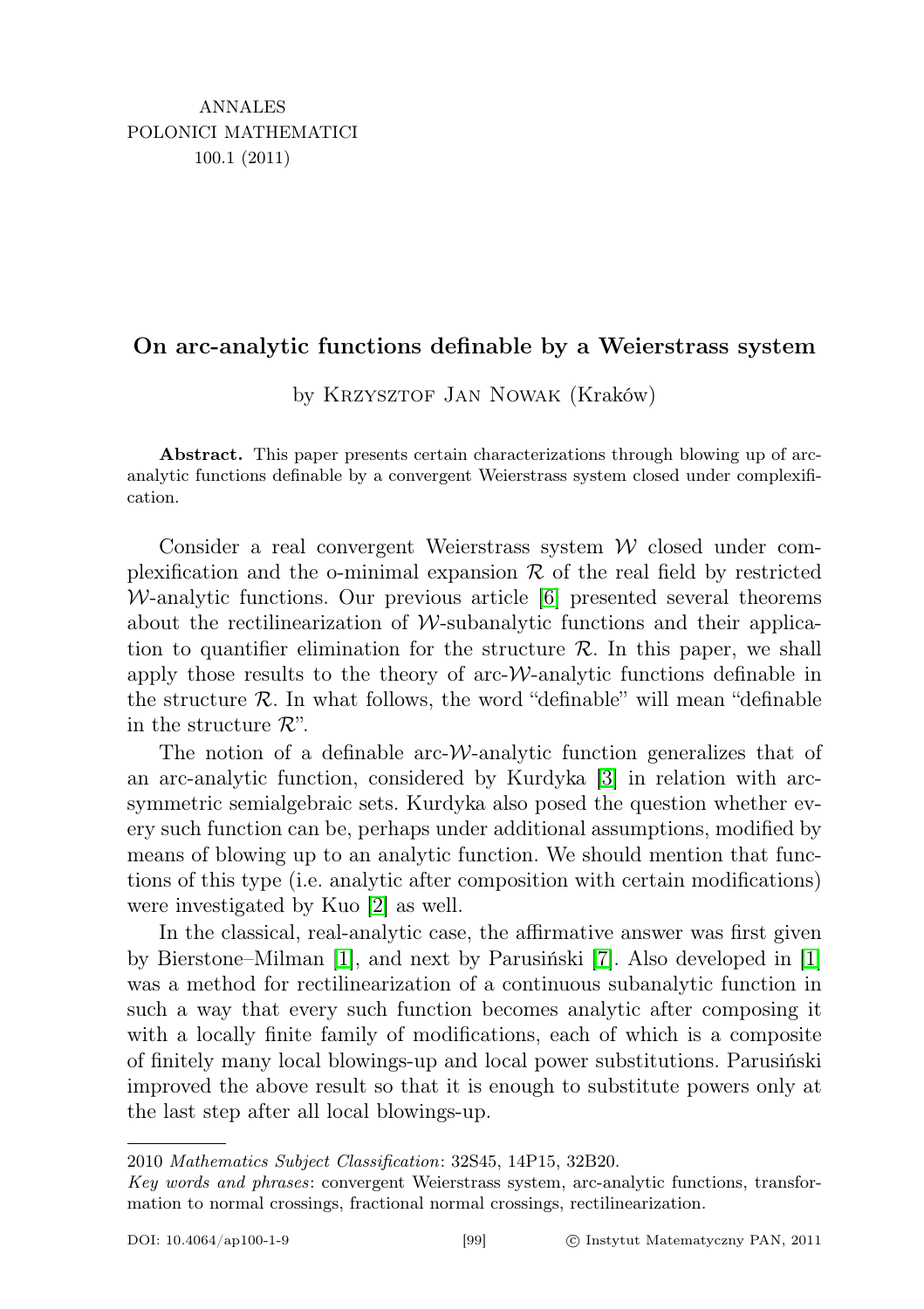The main objective of this paper is to carry over the foregoing results to the real field with restricted W-analytic functions (see [\[6\]](#page-4-0) for basic definitions). What is crucial for our approach to arc- $\mathcal{W}$ -analytic functions is a theorem from [\[6\]](#page-4-0) on rectilinearization of a continuous definable function (the corollary to Theorem 2 ∗ ). We first recall some necessary notation from that paper.

By a *quadrant* in  $\mathbb{R}^m$  we mean a subset of  $\mathbb{R}^m$  of the form

 ${x = (x_1, \ldots, x_m) \in \mathbb{R}^m : x_i = 0, x_j > 0, x_k < 0 \text{ for } i \in I_0, j \in I_+, k \in I_-\},$ where  $\{I_0, I_+, I_-\}$  is a disjoint partition of  $\{1, \ldots, m\}$ ; its trace Q on the cube  $[-1, 1]^m$  will be called a *bounded quadrant*; put

$$
Q_+ := \{ x \in [0,1]^m : x_i = 0, x_j > 0 \text{ for } i \in I_0, j \in I_+ \cup I_- \}.
$$

The interior Int(Q) of the quadrant Q is its trace on the open cube  $(-1, 1)^m$ . A bounded closed quadrant is the closure  $\overline{Q}$  of a bounded quadrant  $Q$ , i.e. a subset of  $\mathbb{R}^m$  of the form

$$
\overline{Q} := \{ x \in [-1,1]^m : x_i = 0, x_j \ge 0, x_k \le 0 \text{ for } i \in I_0, j \in I_+, k \in I_-\}.
$$

A quadrant of dimension m in  $\mathbb{R}^m$  is called an *orthant*.

We say that a function g on a bounded quadrant Q in  $\mathbb{R}^m$  is a fractional normal crossing on  $Q$  if it is the superposition of a normal crossing  $f$  in the vicinity of the closure  $\overline{Q_+}$  of  $Q_+$  and a rational power substitution  $\psi$  given by the equality

$$
\psi: \mathbb{R}^m \to \mathbb{R}^m, \quad \psi(x_1, \ldots, x_m) = (|x_1|^{\alpha_1}, \ldots, |x_m|^{\alpha_m}),
$$

where  $\alpha_1, \ldots, \alpha_m$  are non-negative rational numbers. In other words, a fractional normal crossing  $g$  on  $Q$  is a function of the form

$$
g(x_1,\ldots,x_m)=|x_1|^{n_1/N}\cdot\ldots\cdot|x_m|^{n_m/N}\cdot u(|x_1|^{1/N},\ldots,|x_m|^{1/N}),
$$

where N is a positive integer,  $n_1, \ldots, n_m$  are non-negative integers such that  $n_i = 0$  for  $i \in I_0$ , and u is a W-analytic function near  $\overline{Q_+}$  which vanishes nowhere on  $Q_+$ .

Let U be an open subset of  $\mathbb{R}^m$  and  $f: U \to \mathbb{R}$  a definable function. Given a bounded orthant  $Q$  and a collection of modifications  $\varphi_i$ , we denote by  $dom_i(Q)$  the union of Q and all those bounded quadrants that are adjacent to Q and disjoint from  $\varphi_i^{-1}(\partial U)$ ; it is, of course, an open subset of the closure  $\overline{Q}$ . Moreover, the open subset  $\varphi_i^{-1}(U)$  of the cube  $[-1,1]^m$  coincides with the union of  $dom_i(Q)$ , where Q ranges over the bounded orthants that are contained in  $\varphi_i^{-1}(U)$ , and with the union of those bounded quadrants that are contained in  $\varphi_i^{-1}(U)$ .

Consequently, the union of the images  $\varphi_i(\text{Int}(Q))$ , where Q ranges over the bounded quadrants that are contained in  $\varphi_i^{-1}(U)$ , coincides with the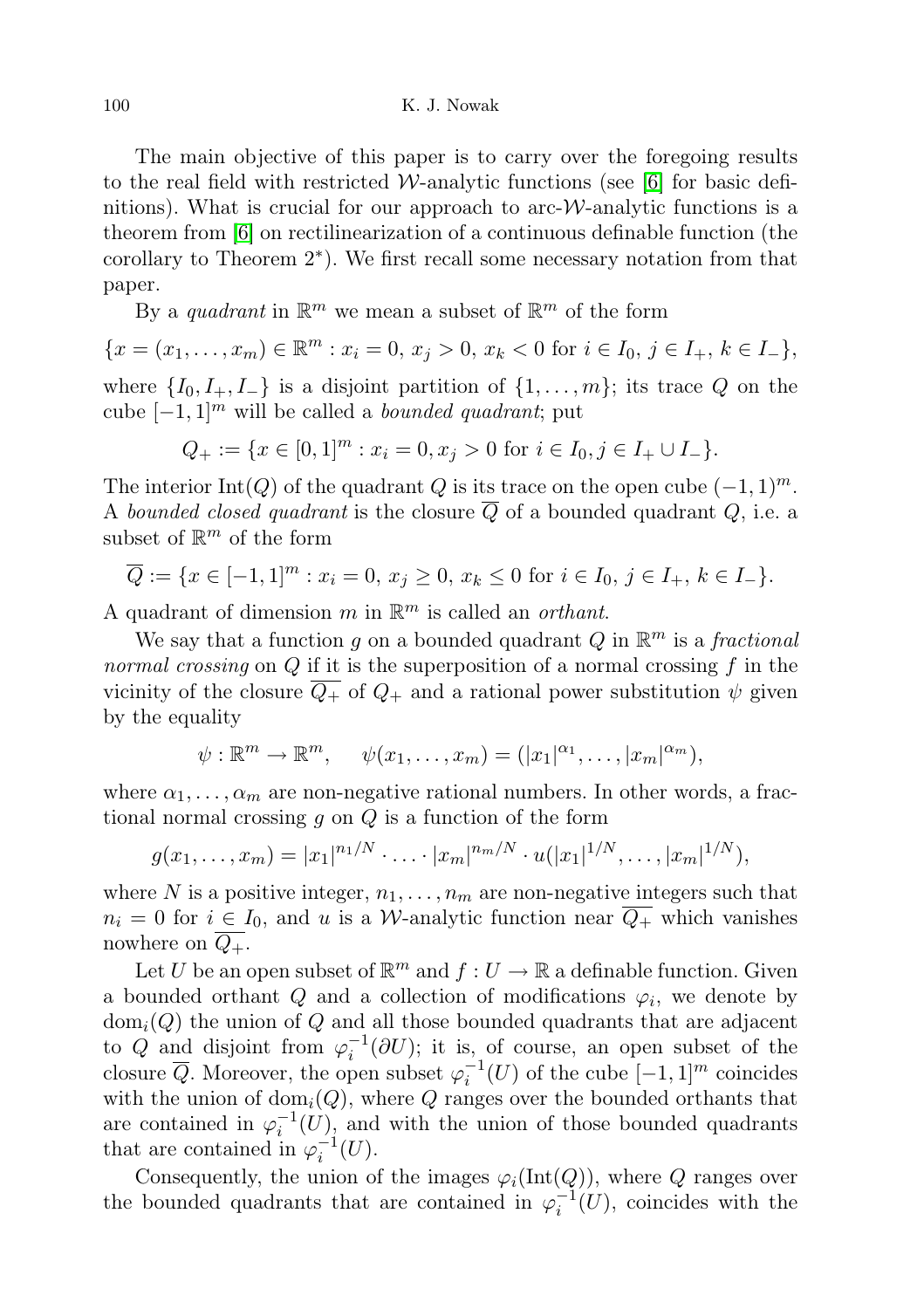union of the images

$$
\varphi_i(\mathrm{dom}_i(Q) \cap (-1,1)^m),
$$

where Q range over the bounded orthants Q that are contained in  $\varphi_i^{-1}(U)$ .

We now recall the following rectilinearization result from our paper [\[6\]](#page-4-0), which plays a key role in this article.

THEOREM 1 (On rectilinearization of a continuous definable function). Let U be a bounded open subset of  $\mathbb{R}^m$  and  $f: U \to \mathbb{R}$  be a continuous definable function. Then there exists a finite collection of modifications

$$
\varphi_i: [-1,1]^m \to \mathbb{R}^m, \quad i=1,\ldots,p,
$$

such that

- (1) each  $\varphi_i$  extends to a *W*-analytic mapping in a neighbourhood of the cube  $[-1, 1]^m$ , which is a composite of finitely many local blowings-up with smooth centres;
- (2) each set  $\varphi_{i}^{-1}(U)$  is a finite union of bounded quadrants in  $\mathbb{R}^m$ ,
- (3) each set  $\varphi_i^{-1}(\partial U)$  is a finite union of bounded closed quadrants in  $\mathbb{R}^m$ of dimension  $m-1$ ;
- (4) U is the union of the images  $\varphi_i(\text{dom}_i(Q) \cap (-1, 1)^m)$  with Q ranging over the bounded orthants Q contained in  $\varphi_i^{-1}(U)$ ,  $i = 1, \ldots, p$ ;
- (5) for every bounded orthant Q, the restriction to  $\text{dom}_i(Q)$  of each function  $f \circ \varphi_i$  either vanishes or is a fractional normal crossing or a reciprocal fractional normal crossing on Q, unless  $\varphi_i^{-1}(U) \cap Q = \emptyset$ .

A function  $f: U \to \mathbb{R}$  on an open subset  $U \subset \mathbb{R}^m$  will be called arc-Wanalytic if, for every W-analytic arc  $\gamma$  :  $(-1,1) \rightarrow U$ , the superposition  $f \circ \gamma$ is *W*-analytic too.

It is well known that every definable arc- $W$ -analytic function is continuous (cf. [\[3,](#page-4-1) [1\]](#page-4-3)). For the reader's convenience, we give here a short proof of this fact.

PROPOSITION 1. Given an open subset U in  $\mathbb{R}^m$ , every definable arc-Wanalytic function  $f: U \to \mathbb{R}$  is continuous.

Suppose, on the contrary, that the function  $f$  is not continuous at a point  $a \in U$ . Then there are  $\alpha, \beta \in \mathbb{R}$ ,  $\alpha < \beta$ , such that

$$
a \in E_1 \cap E_2
$$
 with  $E_1 := \{x \in U : f(x) \le \alpha\}$ ,  $E_2 := \{x \in U : f(x) \ge \beta\}$ .

The structure  $\mathcal R$  admits W-analytic cell decomposition, and thus also finite W-analytic stratifications of definable subsets (see e.g.  $[4, 5, 8]$  $[4, 5, 8]$  $[4, 5, 8]$ ). Therefore, one can partition the set U into finitely many definable  $\mathcal W$ -analytic submanifolds  $M_1, \ldots, M_p$  on each of which the function f is W-analytic. Take a definable *W*-analytic stratification  $\Gamma_1, \ldots, \Gamma_s$  of  $\mathbb{R}^m$  compatible with the sets  $E_1, E_2$  and  $M_1, \ldots, M_p$ .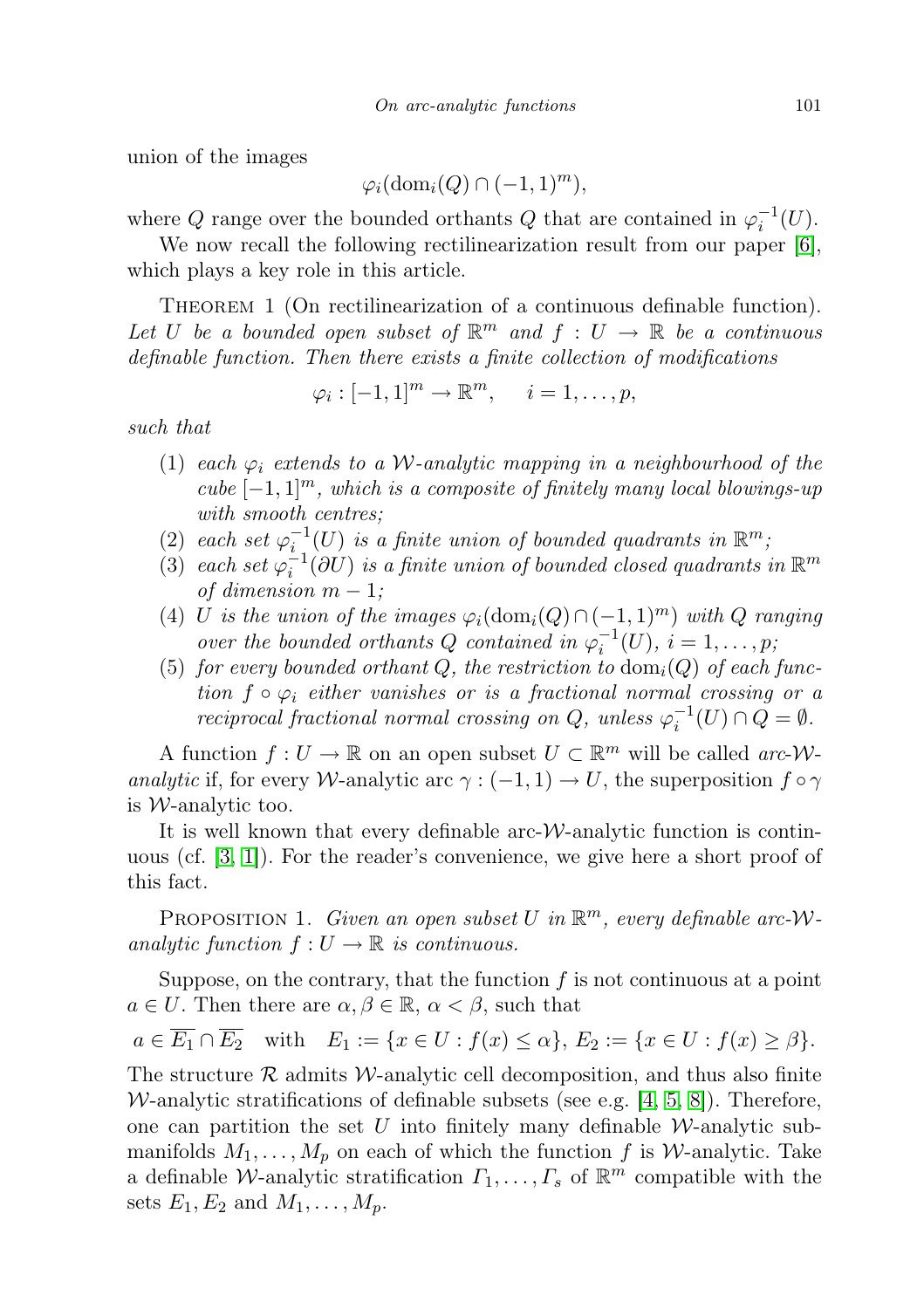Due to the curve selection lemma and the arc- $W$ -analyticity of f, we get the following implication (considered by Bierstone–Milman [\[1\]](#page-4-3)):

$$
\Gamma_j \subset \overline{\Gamma_i} \Rightarrow f(\Gamma_j) \subset \overline{f(\Gamma_i)}.
$$

Consequently, the sets  $E_1$  and  $E_2$  are closed, whence  $a \in E_1 \cap E_2$ . This contradiction proves Proposition 1.

We now turn to the main purpose of this paper.

THEOREM 2 (Rectilinearization of a definable arc- $W$ -analytic function). Assume that a definable function  $f \neq 0$  is arc-W-analytic on a connected open subset U in  $\mathbb{R}^m$ . Then there exists a finite collection of modifications

$$
\varphi_i: [-1,1]^m \to \mathbb{R}^m, \quad i=1,\ldots,p,
$$

such that

- (1) each  $\varphi_i$  extends to a W-analytic mapping in a neighbourhood of the cube  $[-1, 1]^m$ , which is a composite of finitely many local blowings-up with smooth centres;
- (2) each set  $\varphi_i^{-1}(U)$  is a finite union of bounded quadrants in  $\mathbb{R}^m$ ,
- (3) each set  $\varphi_i^{-1}(\partial U)$  is a finite union of bounded closed quadrants in  $\mathbb{R}^m$ of dimension  $m-1$ ;
- (4) U is the union of the images  $\varphi_i(\text{dom}_i(Q) \cap (-1, 1)^m)$  with Q ranging over the bounded orthants Q contained in  $\varphi_i^{-1}(U)$ ,  $i = 1, \ldots, p$ ;
- (5) each function  $f \circ \varphi_i$  is a W-analytic W-subanalytic function on the union

$$
\bigcup_{Q} \text{dom}_i(Q) \cap (-1,1)^m
$$

with  $Q$  ranging over the bounded orthants that are contained in  $\varphi_i^{-1}(U),$ which is an open rectangular subset of the open cube  $(-1, 1)^m$ .

Theorem 2 follows directly from Theorem 1 and the proposition below.

PROPOSITION 2. Let

$$
\Omega_1 := \{ x \in \mathbb{R}^m : x_m \ge 0 \}, \quad \Omega_2 := \{ x \in \mathbb{R}^m : x_m \le 0 \}
$$

and  $F_1$  and  $F_2$  be two W-analytic functions in the vicinity of the set  $\Omega_1$ . Suppose that  $F_1$  and  $F_2$  coincide on  $\Omega_1 \cap \Omega_2$ . For a positive integer  $r \in \mathbb{N}$ , consider the functions

$$
f_i: \Omega_i \to \mathbb{R}, \quad f_i(x) := F_i(x_1, \ldots, x_{m-1}, |x_m|^{1/r}), \quad i = 1, 2,
$$

and denote by  $f : \mathbb{R}^m \to \mathbb{R}$  their gluing. If for all  $x_1, \ldots, x_{m-1} \in \mathbb{R}$  the functions  $f(x_1, \ldots, x_{m-1}, \cdot)$  of one variable  $x_m$  are W-analytic, then so is the function f.

We start with the obvious observation that, under the circumstances, the Taylor series of the functions  $F_1$  and  $F_2$  at each point  $(a_1, \ldots, a_{m-1}) \in \mathbb{R}^{m-1}$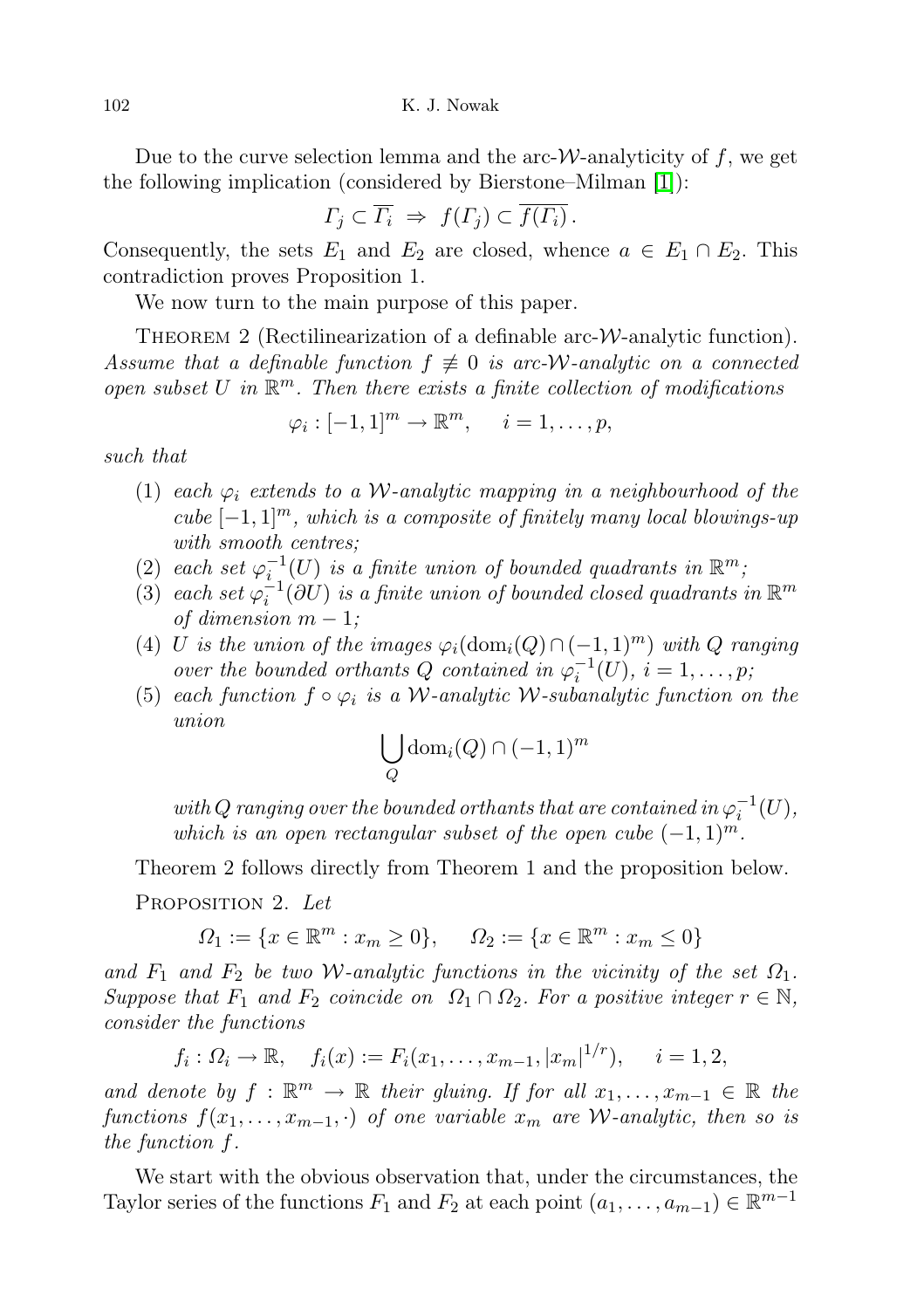belong to the ring  $\mathbb{R}[[x_1,\ldots,x_{m-1},x_m^r]]$ . Further, the assumption about  $f_1$ and  $f_2$  implies that these two functions glue to an analytic function f. Consequently, f is a W-analytic function, because the Weierstrass system  $W$  is convergent, and thus closed under analytic prolongation. This completes the proof.

COROLLARY 1 (Criterion for arc-*W*-analyticity). A definable function  $f: U \to \mathbb{R}$  is arc-W-analytic iff there exists a finite collection of definable modifications

$$
\varphi_i: (-1,1)^m \to \mathbb{R}^m, \quad i=1,\ldots,p,
$$

such that

- (1)  $\bigcup_{i=1}^{p} \varphi_i((-1, 1)^m) = U;$
- (2) each  $\varphi_i$  is a definable mapping which is a composite of finitely many local blowings-up with smooth centres;
- (3) each  $f \circ \varphi_i$  is a W-analytic function.

Indeed, whereas the "if" direction is obvious, the "only if" is a special case of Theorem 2.

Remark. The above criterion embraces the classical characterization of arc-analytic functions due to Bierstone–Milman [\[1\]](#page-4-3).

COROLLARY 2. If  $f: U \to \mathbb{R}$  is an arc-W-analytic function, then f is a W-analytic function outside a closed definable W-analytic subset  $Z \subset U$  of  $codimension \geq 2$ .

Acknowledgements. This research was partially supported by Research Project No. N N201 372336 of the Polish Ministry of Science and Higher Education.

## References

- <span id="page-4-3"></span>[\[1\]](http://dx.doi.org/10.1007/BF01231509) E. Bierstone and P. D. Milman, Arc-analytic functions, Invent. Math. 101 (1990), 411–424.
- <span id="page-4-2"></span>[\[2\]](http://dx.doi.org/10.1007/BF01388802) T.-C. Kuo, On classification of real singularities, Invent. Math. 82 (1985), 257–262.
- <span id="page-4-1"></span>[3] K. Kurdyka, Ensembles semi-algébriques symétriques par arcs, Math. Ann. 282 (1988), 445–462.
- <span id="page-4-5"></span>[\[4\]](http://dx.doi.org/10.4064/ap96-1-6) K. J. Nowak, Decomposition into special cubes and its application to quasi-subanalytic geometry, Ann. Polon. Math. 96 (2009), 65–74.
- <span id="page-4-6"></span>[5] —, Quantifier elimination, valuation property and preparation theorem in quasianalytic geometry via transformation to normal crossings, ibid. 96 (2009), 247– 282.
- <span id="page-4-0"></span>[6] —, Rectilinearization of functions definable by a Weierstrass system and its applications, ibid. 99 (2010), 129–141.
- <span id="page-4-4"></span>[\[7\]](http://dx.doi.org/10.2307/2154496) A. Parusiński, Subanalytic functions, Trans. Amer. Math. Soc. 344 (1994), 583– 595.